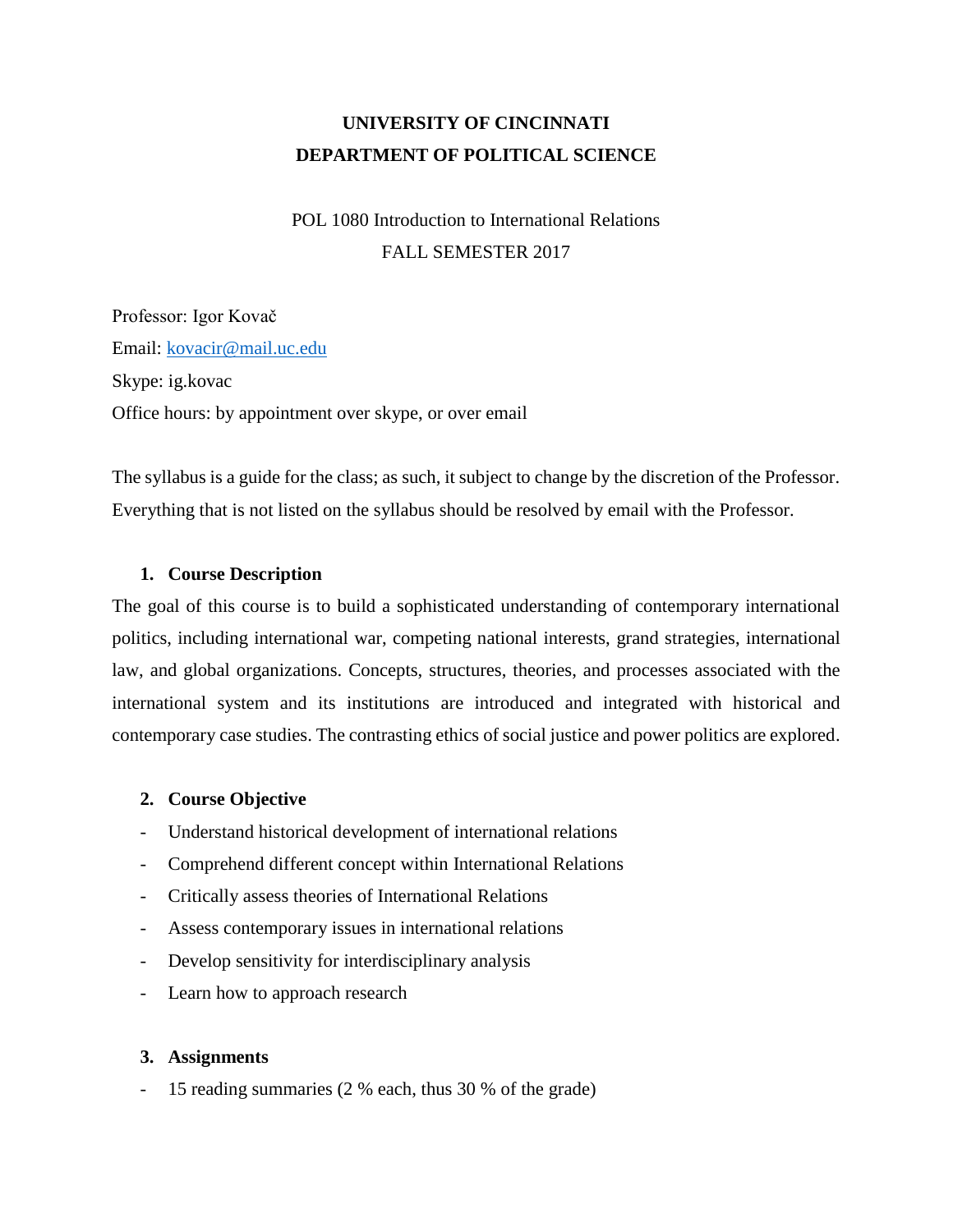- 1 scientific article analysis (40 % of the grade)
- 5 current events reflections (6 % each, thus 30 % of the grade)

#### Reading Summaries

The summary of each module's readings (except module 12) should be 250 words long  $(\pm 10 \%)$ , or a minimum of a 2 minutes long Kaltura video. The student reviews key ideas of the readings. Since there are 15 modules, there are 15 summaries to be submitted. There are no specific deadlines for individual modules; yet, all the summaries should be submitted by Sunday 3 December 2017 11:59 pm. All summaries submitted by then will be counted towards your grade. THERE ARE NO LATE SUBMISSIONS. Detailed instructions will be provided in the introductory Kaltura video by professor.

Instead of a summary, module 12 requires the student to pick one economic concept from the list listed under the subheading Module 12 in the syllabus, and describe how this concept is reflected on one of the maps from each of the Atlas readings (2 maps altogether). All other instructions (word limit, deadline) are the same for this module as for the other 14.

#### Current Events Reflections

The reflections should be 250 words long  $(\pm 10 \%)$ , or a minimum of a 2 minutes long Kaltura video. The student selects a current event (an event that takes place during the time of the class) in international relations and provides a review and assessment of that event using the concepts and ideas that were presented in the class. There are 6 reflections to be submitted. No specific deadlines for individual reflections are assigned; yet, all of them should be submitted by Sunday 3 December 2017 11:59 pm. Detailed instructions will be provided in the introductory Kaltura video by professor.

### Scientific Article Analysis

The student picks a scientific article from one of the scientific journal of International Relations. The following document may help you identify the journals out of which you can pick an article: [http://www.lse.ac.uk/intranet/staff/humanResources/reviewingAndRewarding/promotionAndRev](http://www.lse.ac.uk/intranet/staff/humanResources/reviewingAndRewarding/promotionAndReview/pdfs/JournalsLists-16-17.pdf) [iew/pdfs/JournalsLists-16-17.pdf](http://www.lse.ac.uk/intranet/staff/humanResources/reviewingAndRewarding/promotionAndReview/pdfs/JournalsLists-16-17.pdf) (pp. 26-28). The article can be from any issue (also an 'on-line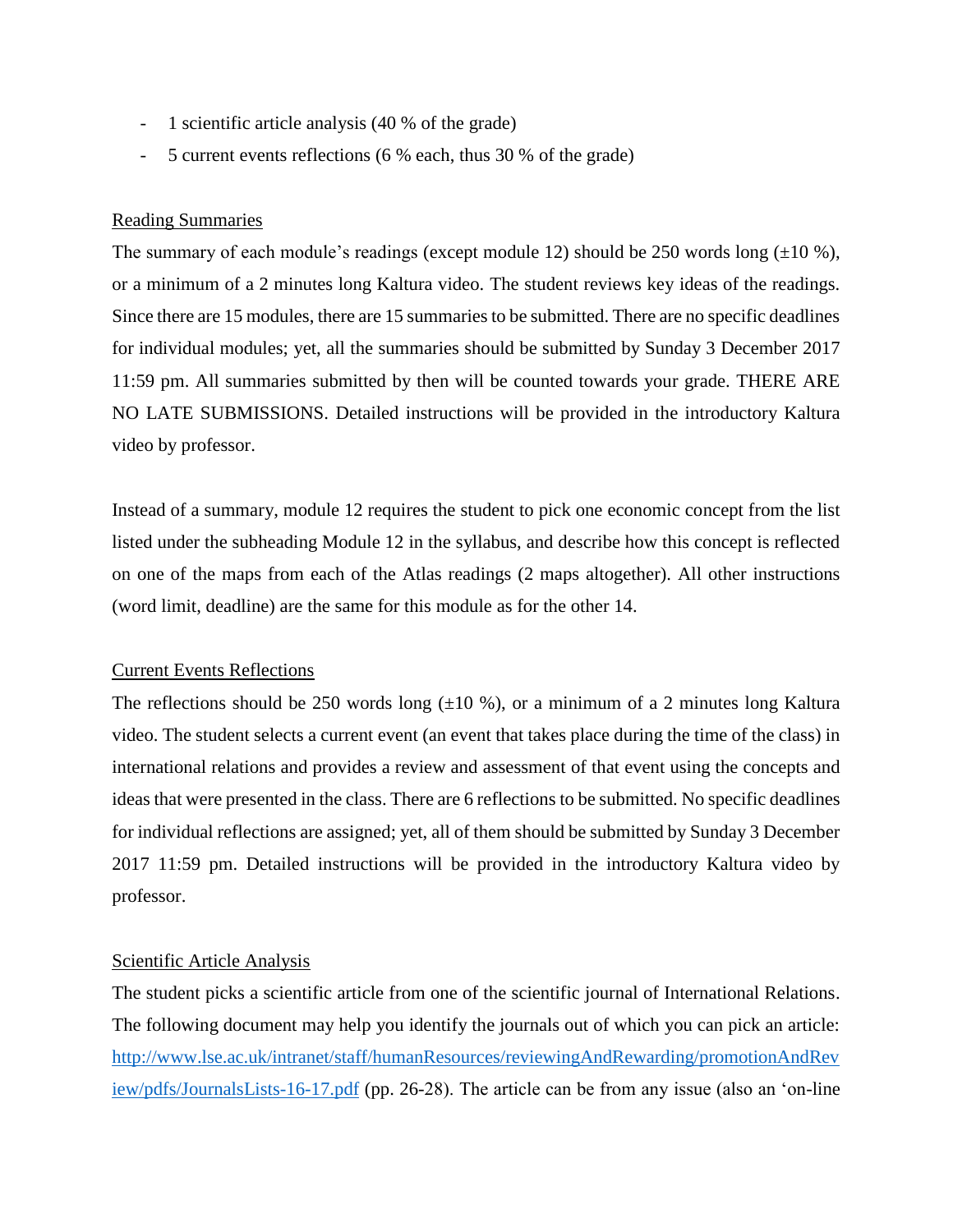first') and any volume. An on-line access to these journals is available through Langsam library. The selected article MUST NOT be one of the articles which can be found as a reading in this syllabus, or the example bellow. Once you have read the article, you will construct a causal process graph of the argument made in the article. What that means is that you identify research question, independent variable(s), dependent variable(s), potential intervening variable(s), potential conditional variable(s), assumption(s) that the article is making, as well as identify the causal mechanism, how these things are connected. In a nutshell, you need to summarize the argument and the theory of the article graphically. For example, in the article – Owen, John M. 1994. How liberalism produces democratic peace. *International security*, 19(2). Pp. 87−125 – the author provides with the following graph:





Your task is to do something similar for your article. The deadline for this assignment is Sunday 3 December 2017 11.59 pm. THERE ARE NO LATE SUBMISSIONS. Detailed instructions will be provided in the introductory Kaltura video by professor.

#### **4. Grading**

 $100 = A +$  $95-99 = A$  $90-94 = A$  $85-89 = B+$  $80 - 84 = B$  $75-79 = B -$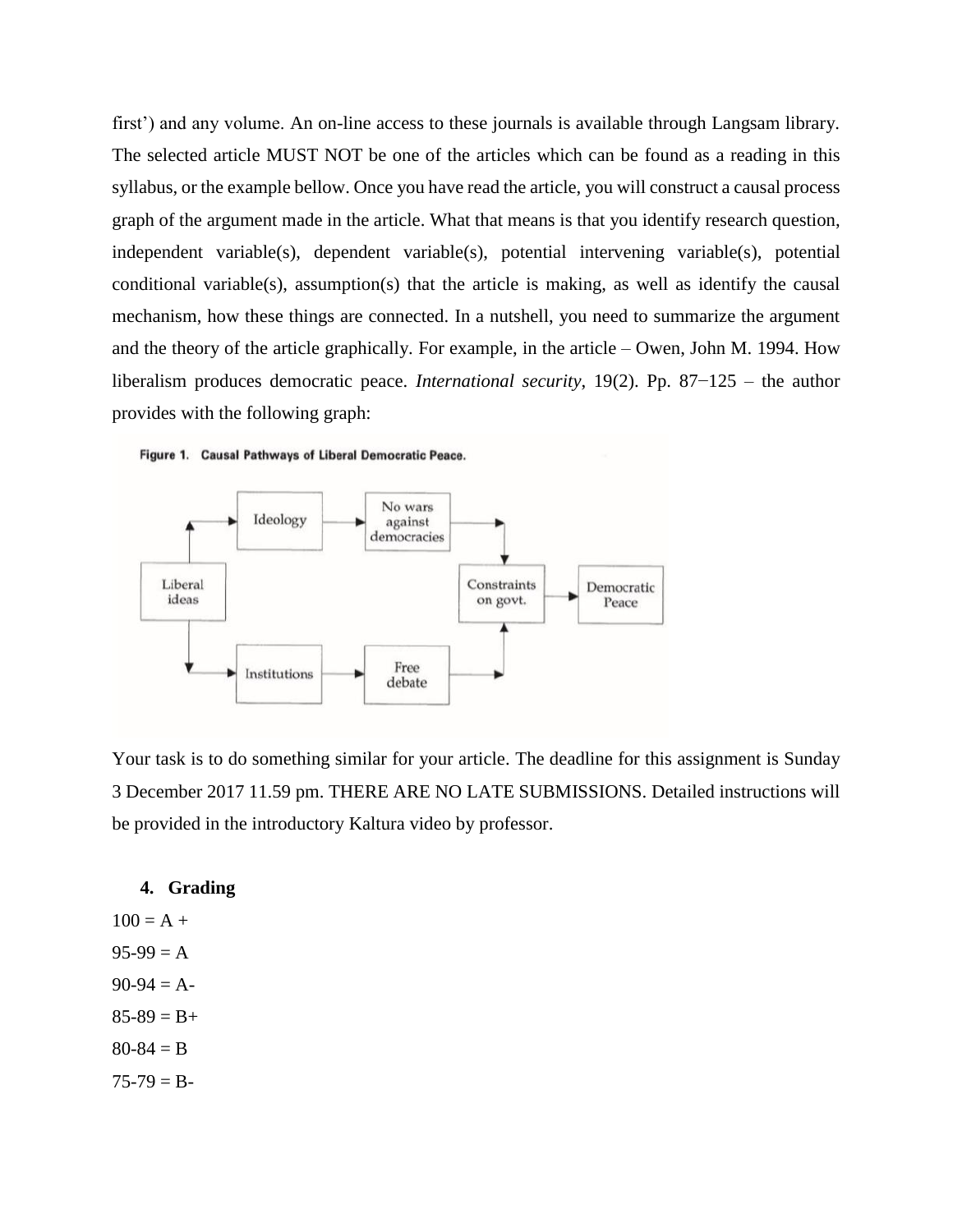$70-74 = C+$  $65-69 = C$  $60-64 = C$  $55-59 = D+$  $50-55= D$  $50 = F$ 

There WILL NOT be any extra credits.

#### **5. Academic integrity**

The University Rules, including the Student Code of Conduct and other documented policies of the Department, College, and University related to academic integrity will be enforced. Any violation of these regulations, including acts of plagiarism or cheating, will be dealt with on an individual basis according to the severity of the misconduct. A copy of the policy can be found on the University website at: [http://www.uc.edu/conduct/Academic\\_Integrity.html.](http://www.uc.edu/conduct/Academic_Integrity.html)

#### **6. Special needs policy**

If you have any special needs related to your participation in this course, including identified visual impairment, hearing impairment, physical impairment, communication disorder, and/or specific learning disability that may influence your performance in this course, you should meet with the Professor to arrange for reasonable provisions to ensure an equitable opportunity to meet all the requirements of this course. At the discretion of the instructor, some accommodations may require prior approval by Disability Services.

#### **7. Course plan**

The goal is to follow the course outline as presented bellow; however, some adjustments may be necessary during the class. The following course outline and readings are subject to change with appropriate notice to the students. All the readings are available on Blackboard – separated according to the modules. A module is an equivalent to a week of classes. As such, I recommend that you follow a study pace of 1 module per week. First, look at the video that I post on Blackboard under each module, secondly do the readings and lastly do your assignments.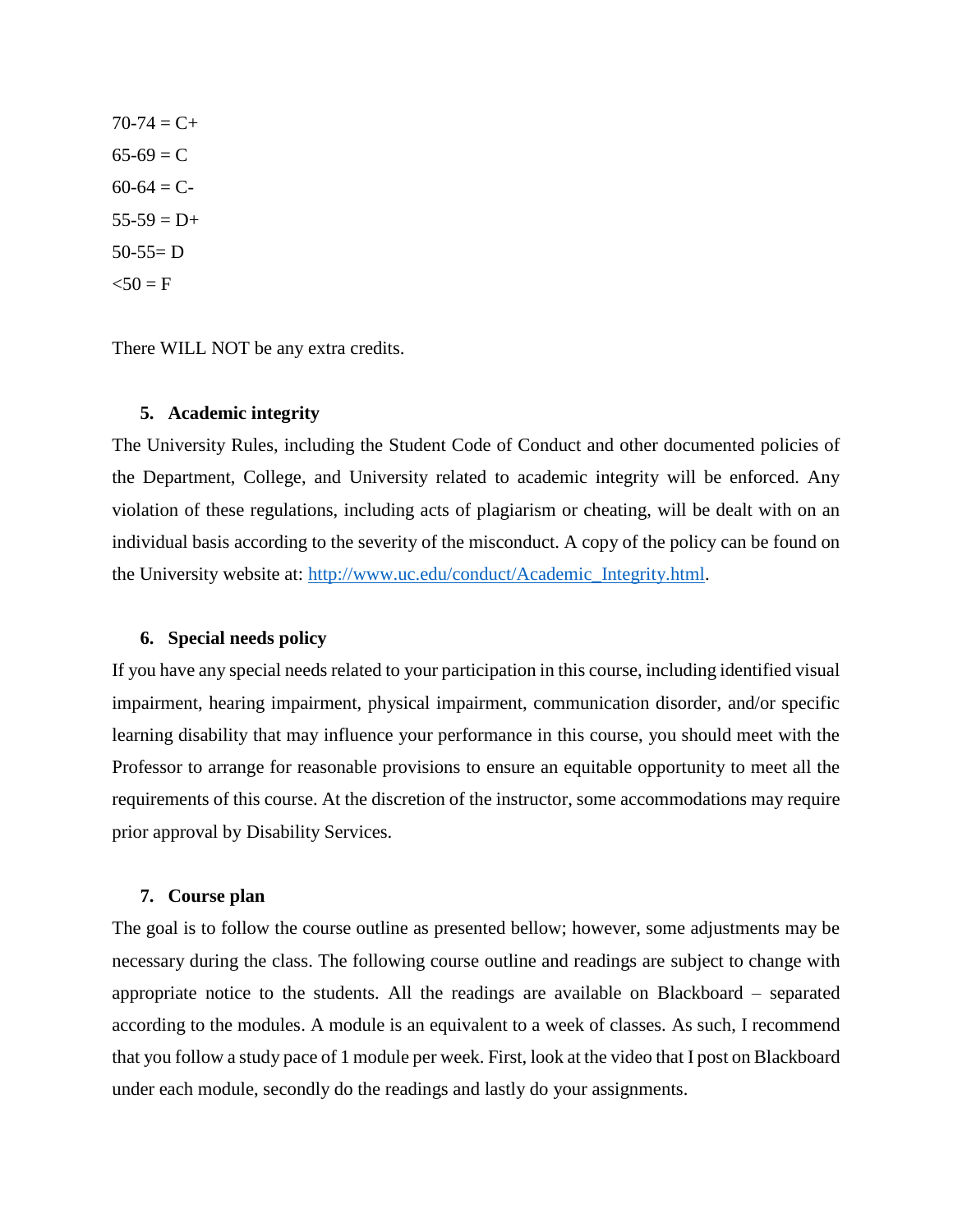### 1 MODULE

### Introduction:

- Henry Kissinger, pp 17-28; pp 804-835 (CH 1, CH 31)
- Robert Jackson and Georg Sorensen, pp. 3-29 (CH 1)

# 2 MODULE

History 1: 17-19 cet.

- Henry Kissinger, pp 56-136 (CH 3, CH 4, CH 5)

# 3 MODULE

### Concepts 1:

- Power

David Baldwin, Power and International Relations, pp. 91-122(CH 4)

- Grand Strategy

Paul Kennedy, Grand Strategy in War and Peace, pp, 1-7 (CH 1)

- Anarchy

Helen Milner, The Assumption of Anarchy in International Relations Theory: A Critique

# 4 MODULE

History 2: WW1

- Henry Kissinger, pp. 168-265 (CH 7, CH 8, CH 9, CH 10)

# 5 MODULE

# Concepts 2:

- Balance of power

Michael Sheehan, The Balance of Power, pp. 1-96 (CH 1, CH 2, CH 3, CH 4)

### 6 MODULE

### History 3: WW2

- Henry Kissinger, pp. 288-368; 394-422 (CH 12, CH 13, CH 14, CH 16)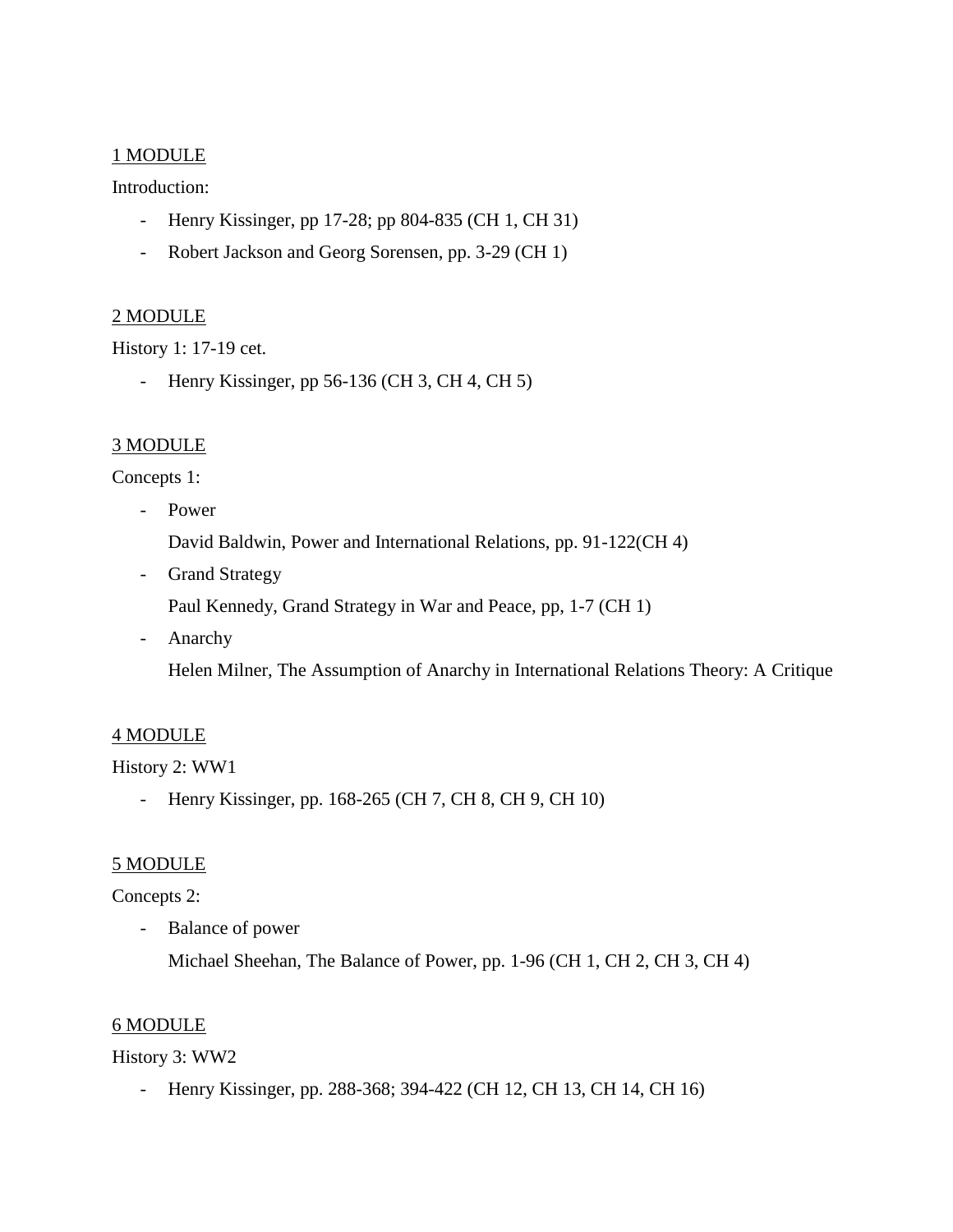### 7 MODULE

### Concepts 3:

- Western vs. Eastern tradition of warfare: Clausewitz vs. Sun Tzu Michael Handel, Masters of War, pp 1-37 (CH 1, CH 2, CH 3, CH 4)
- Images of analysis Kenneth Waltz, Man State and War, pp. 1-15; 224-238 (CH 1, CH 8)
- Offense-Defense Theory Sean Lynn-Jones, Offense-Defense Theory and its Critics

# 8 MODULE

History 4: The Cold War

- John Harper, The Cold War, pp 83-220

# 9 MODULE

Concepts 4:

- Mutual Assured Destruction, Nuclear deterrence Robert Art, Kenneth Waltz (ed.), Nuclear Revolution, pp. 99-131 (CH 6, CH 7, CH 8)
- Security Dilemma

Robert Jervis, Cooperation under the security dilemma

- Alliances

Stephen Walt, Alliance Formation and the Balance of World Power

# 10 MODULE

# History 5: Post-Cold War

- Igor Kovac, Laris Gaiser, From Bipolarity to Bipolarity: International Relations Repeating Again
- John Ikenberry, Michael Mastanduno, and William Wohlforth, Unipolarity, State Behavior, and Systemic Consequences
- John Baylis, Steve Smith, Patricia Owens, pp. 68-82 (CH 4)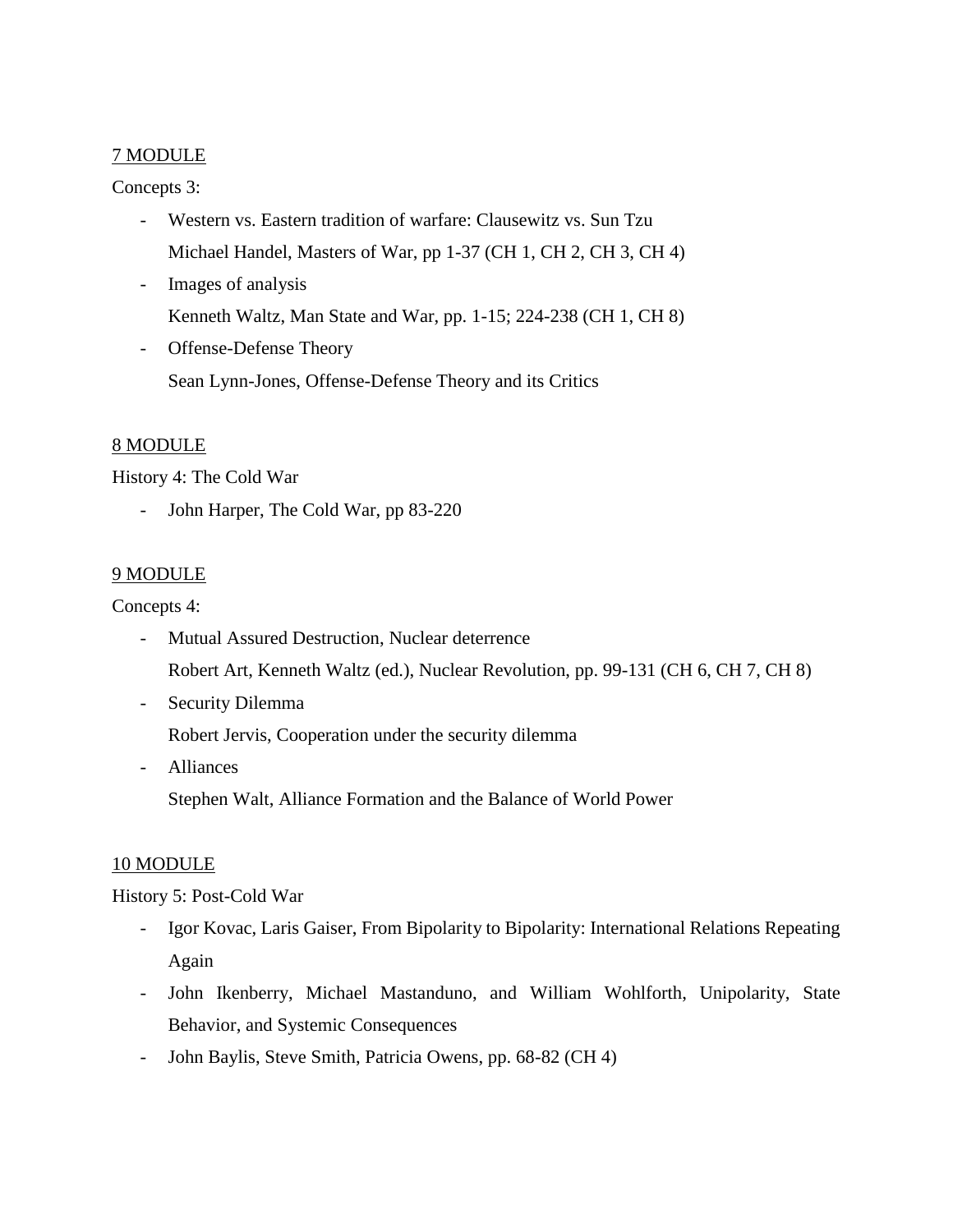### 11 MODULE

### Concepts 5:

- **Misperception** Robert Jervis, Hypotheses on Misperception Robert Jervis, War and Misperception
- Institutions, cooperation and interdependence Kenneth A. Oye, Explaining Cooperation under Anarchy: Hypotheses and Strategies Robert Axelrod and Robert O. Keohane, Achieving Cooperation under Anarchy: Strategies and Institutions

# 12 MODULE

Economy:

- A dictionary of Economics, available on-line through Langsam: [http://aj2vr6xy7z.search.serialssolutions.com/?ctx\\_ver=Z39.88-](http://aj2vr6xy7z.search.serialssolutions.com/?ctx_ver=Z39.88-2004&ctx_enc=info%3Aofi%2Fenc%3AUTF-8&rfr_id=info%3Asid%2Fsummon.serialssolutions.com&rft_val_fmt=info%3Aofi%2Ffmt%3Akev%3Amtx%3Abook&rft.genre=book&rft.title=A+Dictionary+of+Economics&rft.au=Black%2C+John&rft.au=Myles%2C+Gareth+Donald&rft.au=Hashimzade%2C+Nigar&rft.series=OUP+Catalogue&rft.date=2009-01-01&rft.pub=Oxford+University+Press&rft.isbn=9780199237043&rft.externalDocID=http_econpapers_repec_org_bookchap_oxpobooks_9780199237043_htm¶mdict=en-US) [2004&ctx\\_enc=info%3Aofi%2Fenc%3AUTF-](http://aj2vr6xy7z.search.serialssolutions.com/?ctx_ver=Z39.88-2004&ctx_enc=info%3Aofi%2Fenc%3AUTF-8&rfr_id=info%3Asid%2Fsummon.serialssolutions.com&rft_val_fmt=info%3Aofi%2Ffmt%3Akev%3Amtx%3Abook&rft.genre=book&rft.title=A+Dictionary+of+Economics&rft.au=Black%2C+John&rft.au=Myles%2C+Gareth+Donald&rft.au=Hashimzade%2C+Nigar&rft.series=OUP+Catalogue&rft.date=2009-01-01&rft.pub=Oxford+University+Press&rft.isbn=9780199237043&rft.externalDocID=http_econpapers_repec_org_bookchap_oxpobooks_9780199237043_htm¶mdict=en-US)[8&rfr\\_id=info%3Asid%2Fsummon.serialssolutions.com&rft\\_val\\_fmt=info%3Aofi%2Ff](http://aj2vr6xy7z.search.serialssolutions.com/?ctx_ver=Z39.88-2004&ctx_enc=info%3Aofi%2Fenc%3AUTF-8&rfr_id=info%3Asid%2Fsummon.serialssolutions.com&rft_val_fmt=info%3Aofi%2Ffmt%3Akev%3Amtx%3Abook&rft.genre=book&rft.title=A+Dictionary+of+Economics&rft.au=Black%2C+John&rft.au=Myles%2C+Gareth+Donald&rft.au=Hashimzade%2C+Nigar&rft.series=OUP+Catalogue&rft.date=2009-01-01&rft.pub=Oxford+University+Press&rft.isbn=9780199237043&rft.externalDocID=http_econpapers_repec_org_bookchap_oxpobooks_9780199237043_htm¶mdict=en-US) [mt%3Akev%3Amtx%3Abook&rft.genre=book&rft.title=A+Dictionary+of+Economics&](http://aj2vr6xy7z.search.serialssolutions.com/?ctx_ver=Z39.88-2004&ctx_enc=info%3Aofi%2Fenc%3AUTF-8&rfr_id=info%3Asid%2Fsummon.serialssolutions.com&rft_val_fmt=info%3Aofi%2Ffmt%3Akev%3Amtx%3Abook&rft.genre=book&rft.title=A+Dictionary+of+Economics&rft.au=Black%2C+John&rft.au=Myles%2C+Gareth+Donald&rft.au=Hashimzade%2C+Nigar&rft.series=OUP+Catalogue&rft.date=2009-01-01&rft.pub=Oxford+University+Press&rft.isbn=9780199237043&rft.externalDocID=http_econpapers_repec_org_bookchap_oxpobooks_9780199237043_htm¶mdict=en-US) [rft.au=Black%2C+John&rft.au=Myles%2C+Gareth+Donald&rft.au=Hashimzade%2C+N](http://aj2vr6xy7z.search.serialssolutions.com/?ctx_ver=Z39.88-2004&ctx_enc=info%3Aofi%2Fenc%3AUTF-8&rfr_id=info%3Asid%2Fsummon.serialssolutions.com&rft_val_fmt=info%3Aofi%2Ffmt%3Akev%3Amtx%3Abook&rft.genre=book&rft.title=A+Dictionary+of+Economics&rft.au=Black%2C+John&rft.au=Myles%2C+Gareth+Donald&rft.au=Hashimzade%2C+Nigar&rft.series=OUP+Catalogue&rft.date=2009-01-01&rft.pub=Oxford+University+Press&rft.isbn=9780199237043&rft.externalDocID=http_econpapers_repec_org_bookchap_oxpobooks_9780199237043_htm¶mdict=en-US) [igar&rft.series=OUP+Catalogue&rft.date=2009-01-](http://aj2vr6xy7z.search.serialssolutions.com/?ctx_ver=Z39.88-2004&ctx_enc=info%3Aofi%2Fenc%3AUTF-8&rfr_id=info%3Asid%2Fsummon.serialssolutions.com&rft_val_fmt=info%3Aofi%2Ffmt%3Akev%3Amtx%3Abook&rft.genre=book&rft.title=A+Dictionary+of+Economics&rft.au=Black%2C+John&rft.au=Myles%2C+Gareth+Donald&rft.au=Hashimzade%2C+Nigar&rft.series=OUP+Catalogue&rft.date=2009-01-01&rft.pub=Oxford+University+Press&rft.isbn=9780199237043&rft.externalDocID=http_econpapers_repec_org_bookchap_oxpobooks_9780199237043_htm¶mdict=en-US) [01&rft.pub=Oxford+University+Press&rft.isbn=9780199237043&rft.externalDocID=htt](http://aj2vr6xy7z.search.serialssolutions.com/?ctx_ver=Z39.88-2004&ctx_enc=info%3Aofi%2Fenc%3AUTF-8&rfr_id=info%3Asid%2Fsummon.serialssolutions.com&rft_val_fmt=info%3Aofi%2Ffmt%3Akev%3Amtx%3Abook&rft.genre=book&rft.title=A+Dictionary+of+Economics&rft.au=Black%2C+John&rft.au=Myles%2C+Gareth+Donald&rft.au=Hashimzade%2C+Nigar&rft.series=OUP+Catalogue&rft.date=2009-01-01&rft.pub=Oxford+University+Press&rft.isbn=9780199237043&rft.externalDocID=http_econpapers_repec_org_bookchap_oxpobooks_9780199237043_htm¶mdict=en-US) [p\\_econpapers\\_repec\\_org\\_bookchap\\_oxpobooks\\_9780199237043\\_htm&paramdict=en-](http://aj2vr6xy7z.search.serialssolutions.com/?ctx_ver=Z39.88-2004&ctx_enc=info%3Aofi%2Fenc%3AUTF-8&rfr_id=info%3Asid%2Fsummon.serialssolutions.com&rft_val_fmt=info%3Aofi%2Ffmt%3Akev%3Amtx%3Abook&rft.genre=book&rft.title=A+Dictionary+of+Economics&rft.au=Black%2C+John&rft.au=Myles%2C+Gareth+Donald&rft.au=Hashimzade%2C+Nigar&rft.series=OUP+Catalogue&rft.date=2009-01-01&rft.pub=Oxford+University+Press&rft.isbn=9780199237043&rft.externalDocID=http_econpapers_repec_org_bookchap_oxpobooks_9780199237043_htm¶mdict=en-US)[US](http://aj2vr6xy7z.search.serialssolutions.com/?ctx_ver=Z39.88-2004&ctx_enc=info%3Aofi%2Fenc%3AUTF-8&rfr_id=info%3Asid%2Fsummon.serialssolutions.com&rft_val_fmt=info%3Aofi%2Ffmt%3Akev%3Amtx%3Abook&rft.genre=book&rft.title=A+Dictionary+of+Economics&rft.au=Black%2C+John&rft.au=Myles%2C+Gareth+Donald&rft.au=Hashimzade%2C+Nigar&rft.series=OUP+Catalogue&rft.date=2009-01-01&rft.pub=Oxford+University+Press&rft.isbn=9780199237043&rft.externalDocID=http_econpapers_repec_org_bookchap_oxpobooks_9780199237043_htm¶mdict=en-US) .

Check the following concepts: real terms, nominal variable, microeconomics, macroeconomics, supply, demand, Say's law, equilibrium, absolute advantage, comparative advantage, competitive advantage, invisible hand, classical economics, free trade, free market, fiscal policy, monetary policy, gross domestic product, budget deficit, debt, rate of interest, economic growth, economies of scale, factor(s) of production, inflation, balance of payments, exchange rate, fixed exchange rate, floating exchange rate, managed floating exchange rate, law of diminishing returns, marginal rate of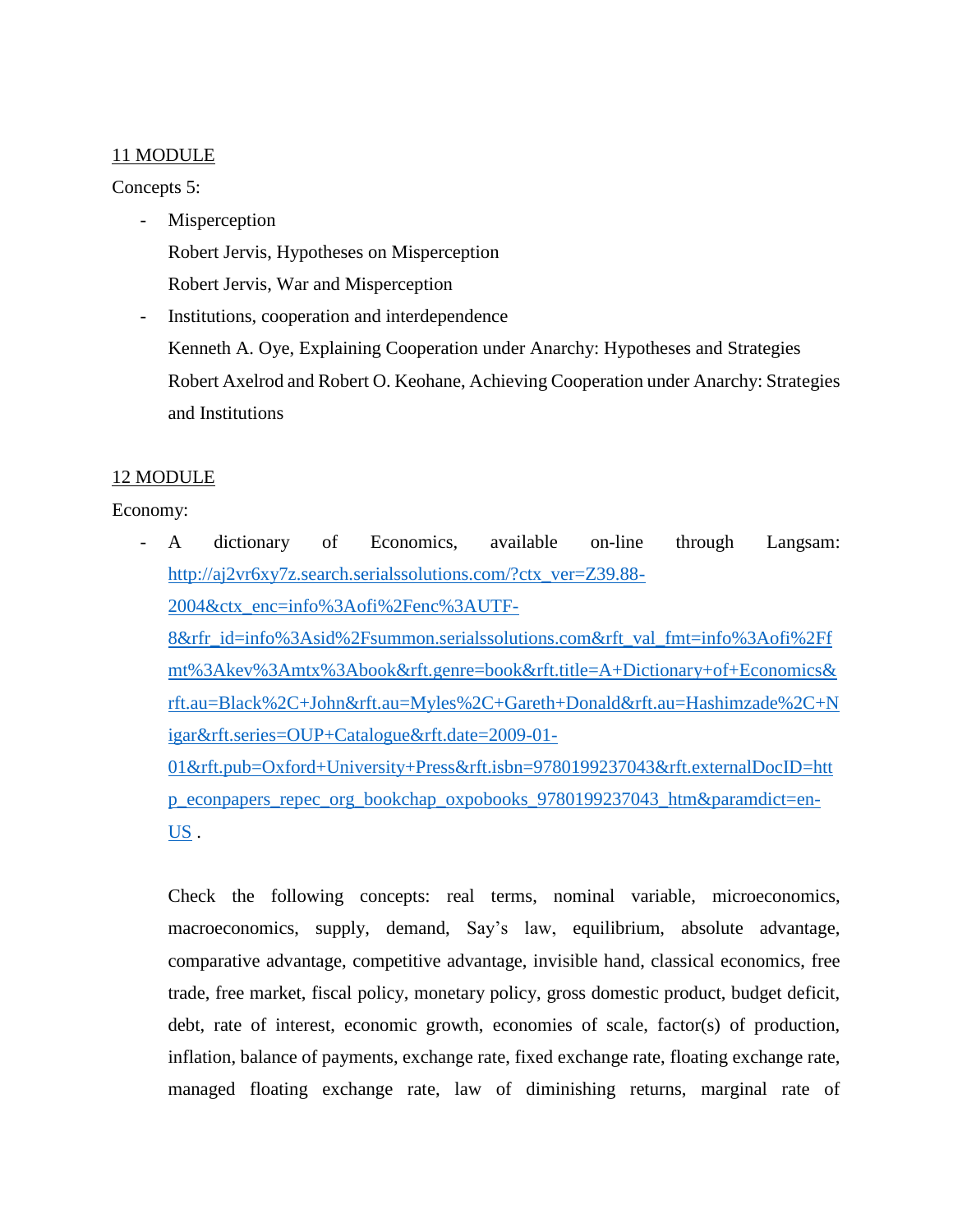transformation, marginal utility, unemployment, Phillips curve, Fisher effect, Dutch disease, fiat money, neoclassical economics, Keynesian economics.

### Geography:

- World Atlas of Natural Disaster Risk Look at the maps on pp. xxxiv-20
- Human Impact on the Environment: An Illustrated World Atlas Look at the page 321, and follow the list of the maps

### 13 MODULE

International law:

- Peter Malanczuk, Akehurst's modern introduction to international law, pp. 1-62; 93-96; 273-275; 306-314; 342-346; 364; 373-379; 385-390

# 14 MODULE

Theories:

- IR theory and Great Debates Tim Dunne, Milja Kurki, Steve Smith, pp. 1-35 (Introduction, CH 1)
- Realism, Liberalism, Constructivism John Baylis, Steve Smith, Patricia Owens, pp. 101-128; 144-158 (CH 6, CH 7, CH 9)
- Game Theories

Andrew Kydd, International Relations Theory, the Game Theoretic Approach, pp.1-10; 36- 54 (CH 1, CH 3)

# 15 MODULE

Making sense of IR:

- Saul Bernard Cohen, Geopolitics of the World System, pp. 11-31
- Geoffrey Parker, Western Geopolitical Thought in The Twentieth Century, pp. 173-183
- Thucydides trap

<http://www.belfercenter.org/thucydides-trap/overview-thucydides-trap> (check the whole web-site, but just skim through the 16 cases)